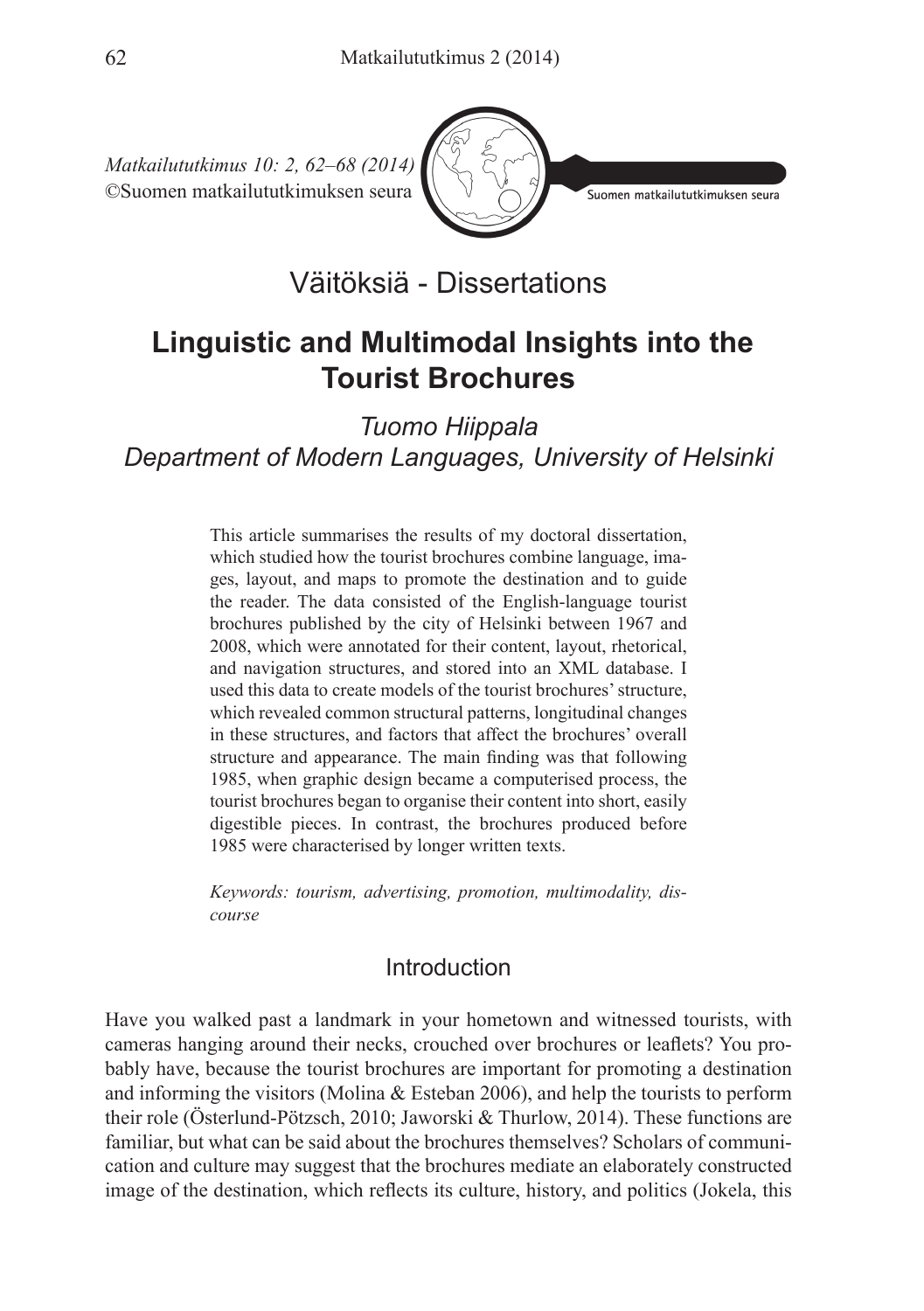volume, 2014). The linguists, in contrast, may ask: what enables the tourist brochures to mediate an image of the destination and how they do it?

This article summarises the results of my doctoral dissertation (Hiippala, 2013), which studied the tourist brochures using linguistically inflected methods, focusing on how the brochures combine language, images, layout, and other modes of communication. The data consisted of 58 English-language tourist brochures published by Helsinki City Tourist Office between 1967 and 2008. Situated in the emerging field of multimodal research, the dissertation sought

- 1. to identify which factors shape the tourist brochures,
- 2. to reveal how they are structured, and
- 3. to determine whether the brochures have changed over time.

By modelling the brochures' generic structure, the dissertation aimed to complement and support the previous detail-oriented analyses of the tourist brochures (see e.g. Hiippala, 2007; Francesconi, 2011). To some extent, the dissertation also responded to Molina and Esteban's (2006, p. 1051) call to "establish some criteria for brochure design in order to adapt brochures to the specific needs of tourists and, consequently, to improve their appeal and efficacy in forming images." What follows is a broad description of the theoretical framework, methods, data, and results.

## **Background**

Since the 1990s, the field of linguistics has increasingly studied how spoken and written language interact with other modes of communication, such as images, typography, layout, gesture, posture, and gaze, to name a few (for a historical perspective, see Kaltenbacher, 2004). This stream of research has challenged previous considerations, which treated non-linguistic contributions to written texts or spoken situations as 'paratextual' or 'paralinguistic'. What has come to be known as multimodal research, in contrast, places language on an equal footing with other modes of communication. Following the publication of several influential works, such as Gunther Kress and Theo van Leeuwen's *Reading Images* (2006) and Michael O'Toole's *The Language of Displayed Art* (2011), multimodal research has expanded into several approaches and is rapidly establishing itself as an independent subdiscipline (Jewitt, 2014; Norris & Maier, 2014).

Many contemporary approaches to multimodal research are strongly rooted in Michael Halliday's linguistic theories of grammar (2013) and language in society (1978). Instead of approaching language using formal, rule-based descriptions, Halliday considered language a resource, which is shaped by its users in the contexts of culture and situation. For Halliday, language is a semiotic resource – the epithet 'semiotic' refers to language's potential for making meaning. Multimodal research, in turn, assumes that language is one semiotic resource or *mode* among many: hence the approach is called multi*modal*. The concept of mode is therefore the cornerstone of any multimodal framework: the rest is built on this foundation. In the follo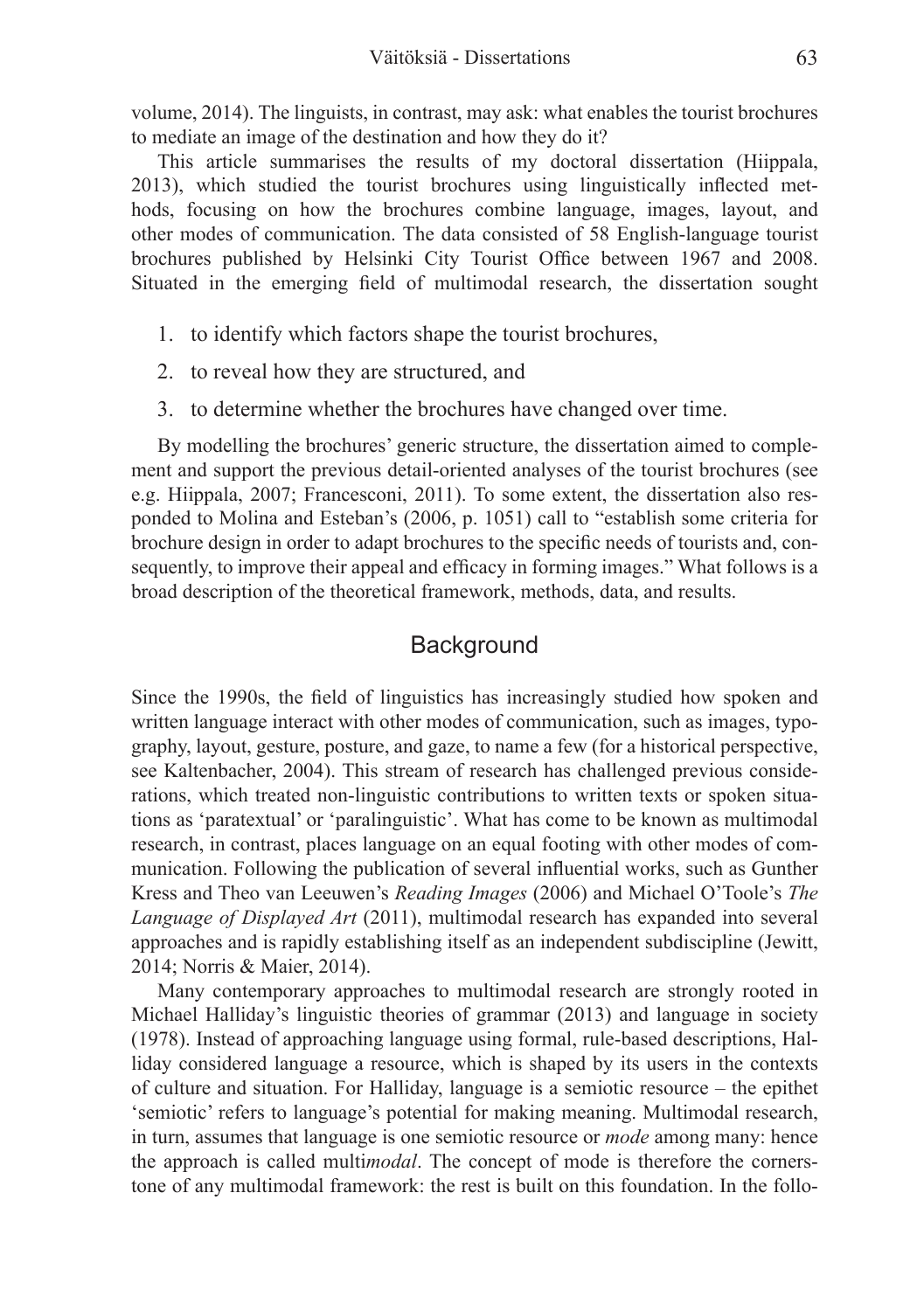wing discussion, I explicate how I identified the semiotic modes active in the tourist brochures.

### Unravelling the Multimodal Fabric of the Tourist Brochures

Departing from the assumption that the tourist brochures are multimodal, I faced the question: which concepts besides mode are required to describe their structure? Following Bateman (forthcoming), I chose to approach the brochure – the kind of printed artefact – as a *medium*, which can carry various *genres*, including that of the tourist brochure. As a medium, the brochure is characterised by its production and consumption: mass produced for a relatively short lifespan and sized for easy distribution and use. Contrasting the brochure with other print media, such as newspapers and magazines, may clarify the distinction between a medium and a genre. A medium can carry "an unrestricted range of genres" (Bateman, forthcoming, p. 12): whereas the newspaper medium may carry a tabloid or a broadsheet genre, the brochure may contain genres ranging from health information to tourist brochures. Because the aforementioned examples fall under the umbrella term of print media, they can also share certain features, such as page numbers and margins, which help the reader to navigate and use the media. To maintain a sharp analytical focus, these features had to be distinguished from the content, which I described using the concept of genre.

The content and structure of a tourist brochure are shaped by its communicative functions, which manifest themselves in the linguistic and multimodal structure. Compare, for instance, your expectations towards a brochure that describes the destination, as opposed to one that guides you around it. These expectations and their structural foundations are precisely those that I aimed to capture using the concept of genre. To do so, I used the genre and multimodality model (hereafter GeM; see Bateman, 2008). The model operates on the premise that multimodal texts could be better understood by describing their structure using multiple analytical layers, which cover the content; its hierarchical structure, placement in layout, and typographic and graphic characteristics; the rhetorical structures holding between the content; and the structures that help to navigate the content. Additionally, the model provided an XML-based annotation schema for creating a multimodal corpus, that is, storing the data from the different annotation layers in a cross-referenced database.

Methodologically, the GeM-annotated corpus contributed significantly to uncovering the tourist brochures' multimodal structure: it enabled the analysis to move away from direct observation and allowed a look beneath the surface of the brochures. To support the analysis, I also developed a set of analytical tools to search, transform, and visualise the data stored in the corpus. The visualisation tools, in particular, revealed patterns in the rhetorical structure, which the GeM model describes using the rhetorical structure theory (hereafter RST; see Mann & Thompson, 1988; Taboada & Mann, 2006). RST is an established theory of text structure and coherence that provides a set of relations, supported by pre-defined criteria, which may be assigned between parts of text. The GeM model extends these RST relations to cover both text and images (Bateman 2008, pp. 158–159).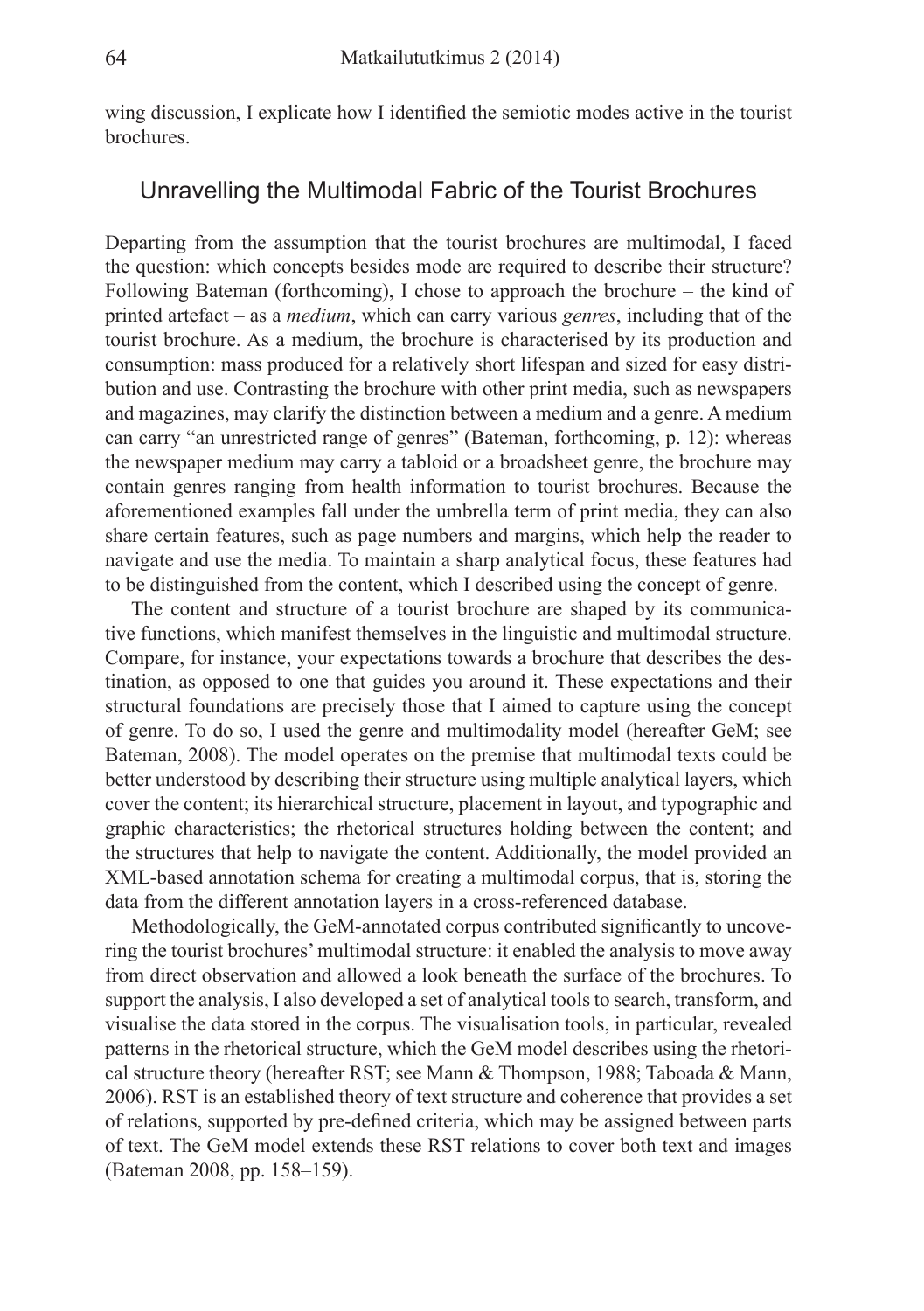The RST analysis revealed three prominent rhetorical relations in the written texts: ELABORATION, ENABLEMENT, and SEQUENCE (Hiippala, 2013, pp. 153–159). The texts introducing the destination and its various locations used ELA-BORATION to present additional detail: this mechanism provided the means to introduce and highlight selected aspects of the destination. ENABLEMENT, in turn, was used to inform the reader about typical touristic activities: accessing the locations, undertaking social and cultural activities, suggesting itineraries, and so on. Finally, the SEQUENCE relations were used to guide the reader around the destination – in many cases, by using a navigation structure to integrate a map and the written text (Hiippala, 2013, p. 172). Essentially, what this shows is that RST analysis can reveal *how* the tourist brochures inform and guide the reader. Alternatively, if the focus were to be shifted towards representation, the analysis would benefit from deploying functional grammar to identify the participants, processes, and circumstances, among other linguistic features embedded in the rhetorical structure. However, such work fell outside the scope of my dissertation (see e.g. Hiippala, 2007; Francesconi, 2011, 2014).

The aforementioned relations, which had prominent functions in the written texts, were naturally accompanied by other relations as well (Hiippala, 2013, p. 150). The written texts, however, constituted only one aspect of the multimodal brochures: graphic elements, such as photographs, two-dimensional elements, illustrations, and maps, occupied on the average 50.5% of the layout space (Hiippala, 2013, p. 141). Among the graphic elements, the photographs proved particularly interesting, because the brochures used two distinct structures to integrate the photographs into their overall rhetorical structure.

The first structure, which I termed an image-text-complex, involved a RESTATE-MENT relation between a photograph and one or more text segments, which constituted a caption for the image (Hiippala, 2013, p. 162). This simple structure bound together the photograph and the caption, constraining their interpretation, while simultaneously opening up the possibility of invoking more complex meanings using multimodal metaphor (Forceville, 1996) or intersemiosis (Liu & O'Halloran, 2009). The second structure involved photographs which I termed 'conceptual', because they lacked captions and thus had an illustrative function (Hiippala, 2013, pp. 163– 164). This kind of rhetorically weak structure could nevertheless project a powerful mental image of the destination, particularly if the brochures established strong cohesive ties between the verbal and visual content. Cohesive ties were formed, for instance, by including a nominal group such as 'sandy beaches' in the descriptive text, and portraying the same entity in a photograph (Hiippala, 2013, pp. 163–164). The RST analysis, however, could not capture these cohesive ties, because they were embedded in the linguistic structure, whereas RST describes discourse structure.

While the brochures' rhetorical structure remained consistent from 1967 to 2008, a significant change took place in the layout structure after 1985, when computers became the main tool for graphic design. This change was reflected in the GeM layout structure, which describes how the content forms hierarchies: consider, for example, the photograph and its caption, which constitute an image-text-complex, or a header followed by several paragraphs, which make up a descriptive text. Following 1985,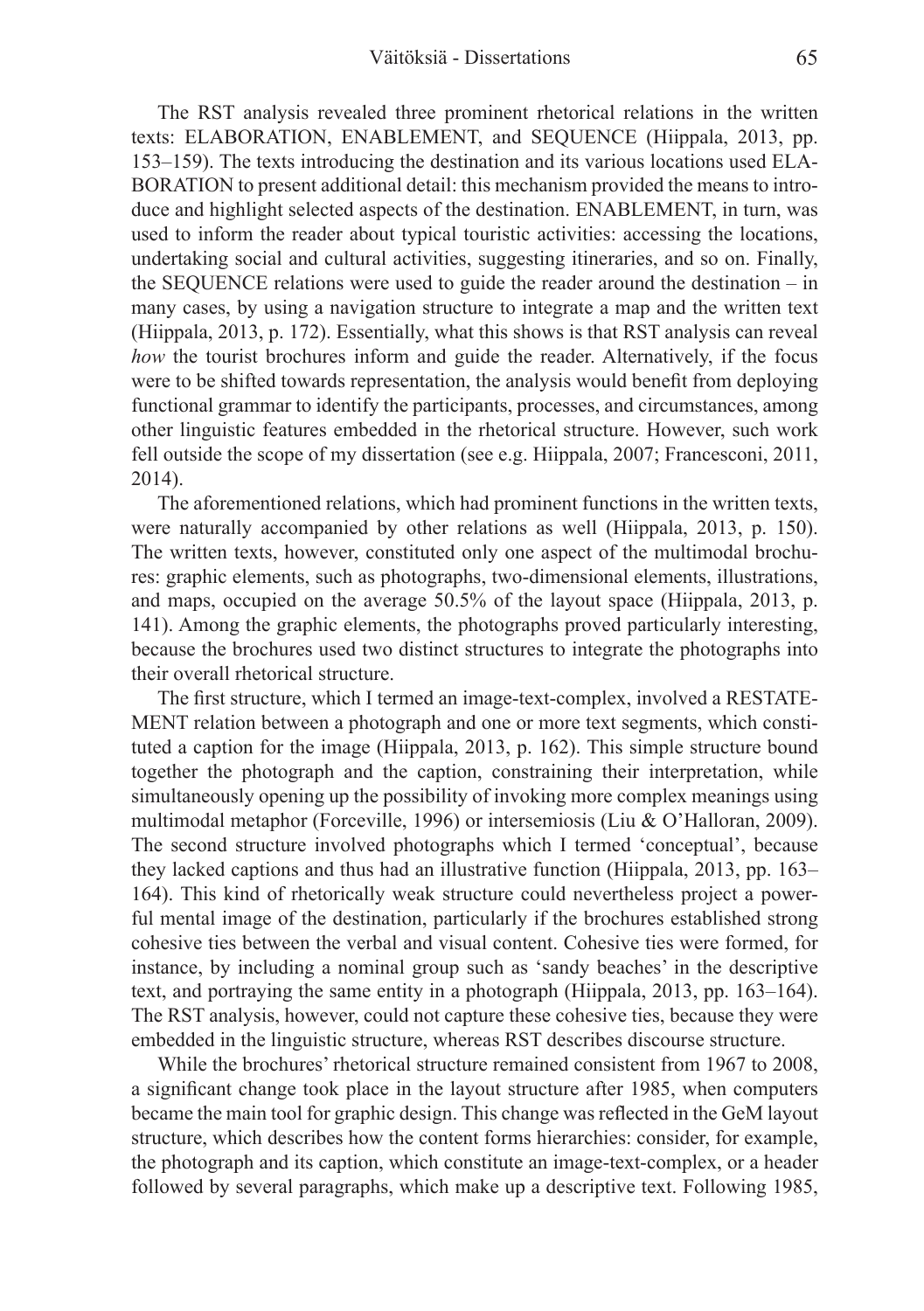the brochures began to organise their content into short, easily digestible units, which replaced the previously dominant long written texts. This resulted in deeper layout hierarchies as the content spread out over the entire two-dimensional layout space on the page (Hiippala, 2013, pp. 201–203).

Based on these observations, I argue that the structural differences before and after 1985 result from two different semiotic modes operating in the Helsinki tourist brochures. These semiotic modes may be characterised using two abstractions proposed in Bateman (2011): *text-flow* and *page-flow*. Text-flow is a semiotic mode based on linear-interrupted written language, which may be occasionally interrupted by photographs, diagrams, or illustrations, to name a few. This semiotic mode does not, however, take advantage of the layout space to communicate additional meanings to the reader. Page-flow, in turn, does precisely the opposite and uses the layout space to organise written text, photographs, illustrations, maps, and other types of content, and to signal rhetorical relations between them (Bateman, 2008, p. 176).

These semiotic modes, provided by the medium of a brochure, can be configured to realise different genres. For the tourist brochure, text-flow and page-flow adopt a particular configuration: this configuration is precisely what I attempted to capture in my dissertation. At the same time, certain aspects of the tourist brochures remained unchanged despite the transition from text-flow to page-flow after 1985. For instance, the medium of a brochure included both staple-bound brochures and folded leaflets, but how the brochures were bound did not affect the choice of the semiotic mode. Furthermore, the degree of visuality, that is, how much layout space was allocated to the graphics remained consistent throughout the studied period (Hiippala, 2013, p. 203). In short, the tourist brochures remained superficially visual between 1967 and 2008, but their internal multimodal structure changed remarkably.

### Concluding Remarks

In conclusion, I wish to underline the role of multimodality in the tourist brochures. The brochures have a clear communicative function, which they seek to fulfil by exploiting the available semiotic modes. Cartography, for instance, cannot present a rich narrative about the destination in the way language can. Language, in contrast, can tell a story, but it often struggles to communicate precise geographical and spatial meanings. What multimodality does, then, is this: it strikes a balance between these individual strengths and weaknesses, and draws on their combined meaning potential for novel configurations. For instance, when page-flow became the dominant semiotic mode, certain brochures began to integrate aerial photography, maps, guiding sequences and image-text-complexes located on different pages using navigation structures (see e.g. Hiippala, 2013, p. 67). This does not only reflect the printed brochure's limited capability to render all this content on the same page, but possibly a shift in the readers' expectations towards the forms of tourism discourse as well. Both stand in stark contrast to digital media, which can render and manipulate content dynamically and on demand. Scholars of tourism discourse should therefore pay attention to digital media, while keeping in mind that the core semiotic modes do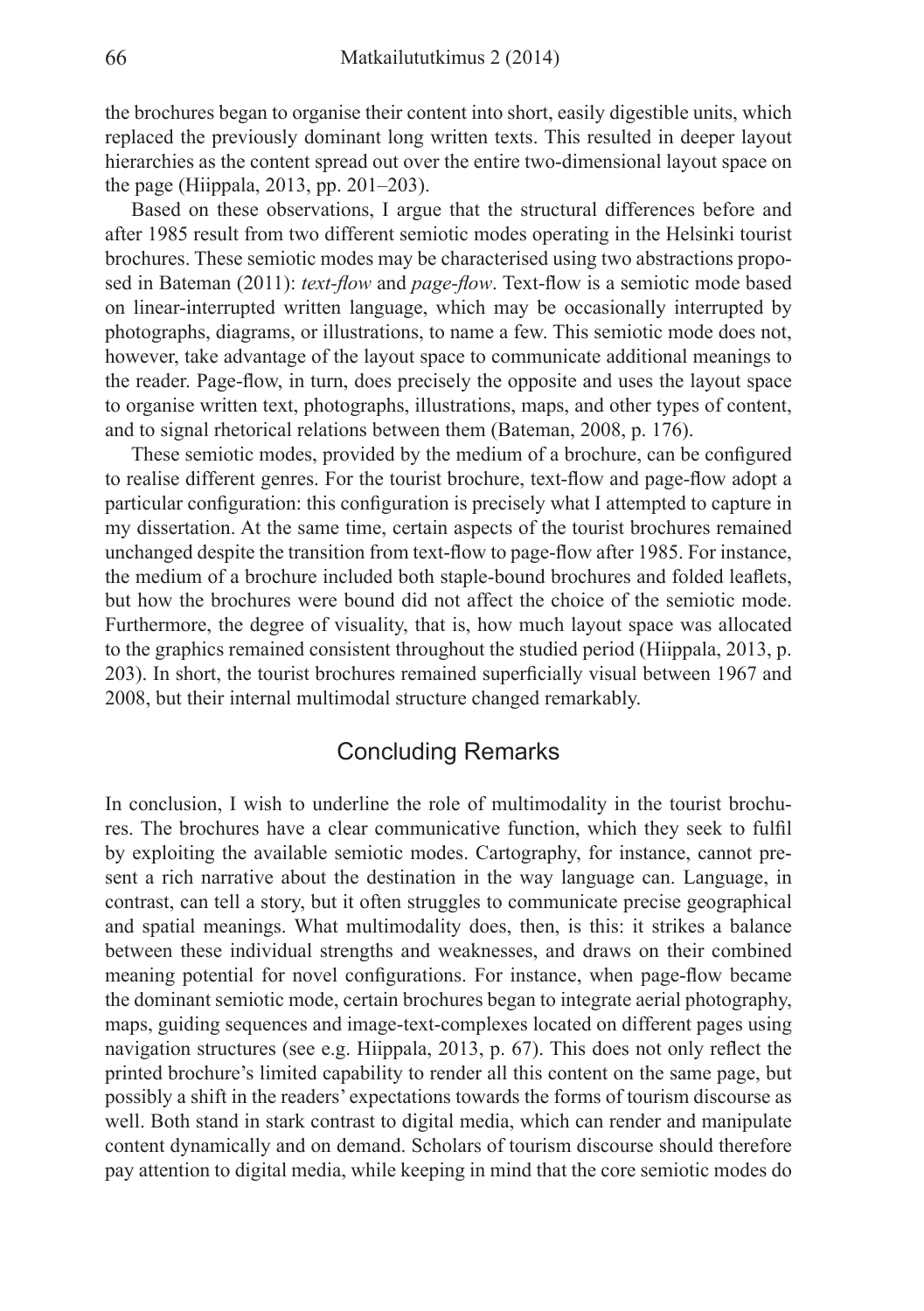not evolve rapidly: new forms of tourism discourse may rely on the genre patterns in traditional printed tourist brochures.

#### References

Bateman, J.A. (2008) *Multimodality and genre: A foundation for the systematic analysis of multimodal documents*. London: Palgrave Macmillan.

- Bateman, J.A. (2011) The decomposability of semiotic modes. In: K.L. O'Halloran  $\&$ B.A. Smith (Eds.), *Multimodal studies: Multiple approaches and domains* (pp. 17–38). Abingdon/New York: Routledge.
- Bateman, J.A. (forthcoming) Genre in the age of multimodality: Some conceptual refinements for practical analysis. In: P. Evangelisti, V. Bhatia & J.A. Bateman (Eds.), *Evolution in genre: Emergence, variation, multimodality*. Frankfurt am Main: Peter Lang.
- Forceville, C. (1996) *Pictorial metaphor in advertising*. London: Routledge.
- Francesconi, S. (2011) Images and writing in tourist brochures. *Journal of Tourism and Cultural Change, 9*(4), 341–356.
- Francesconi, S. (2014) *Reading tourism texts: A multimodal analysis*. Bristol: Channel View Publications.
- Halliday, M.A.K. (1978) *Language as a social semiotic: The social interpretation of language and meaning*. London: Arnold.
- Halliday, M.A.K. & Matthiessen, C.M.I.M. (2013) *Halliday's introduction to functional grammar* (4th ed.). Abingdon/New York: Routledge.
- Hiippala, T. (2007) *Helsinki: A multisemiotic analysis of tourist brochures* (Master's thesis, University of Helsinki, Finland). Retrieved from https://helda.helsinki.fi/ handle/10138/25699
- Hiippala, T. (2013) *Modelling the structure of a multimodal artefact* (Doctoral dissertation, University of Helsinki, Finland). Retrieved from http://hdl.handle.net/10138/41736
- Jaworski, A. & Thurlow, C. (2014) Gesture and movement in tourist spaces. In: C. Jewitt (Ed.), *The Routledge handbook of multimodal analysis* (2nd ed.) (pp. 365–374). Abingdon/New York: Routledge.
- Jewitt, C. (Ed.) (2014) *The Routledge handbook of multimodal analysis* (2nd ed.). Abingdon/ New York: Routledge.
- Jokela, S. (2014) *Tourism, geography and nation-building: The identity-political role of Finnish tourism images* (Doctoral dissertation, University of Helsinki, Finland). Retrieved from http://helda.helsinki.fi/handle/10138/42689
- Kaltenbacher, M. (2004) Perspectives on multimodality: From the early beginnings to the state of the art. *Information Design Journal + Document Design, 12*(3), 190–207.
- Kress, G. & van Leeuwen, T. (2006) *Reading images: The grammar of visual design* (2nd ed.). Abingdon/New York: Routledge.
- Liu, Y. & O'Halloran, K.L. (2009) Intersemiotic texture: Analyzing cohesive devices between language and images. *Social Semiotics, 19*(4), 367–388.
- Mann, W.C. & Thompson, S.A. (1988) Rhetorical structure theory: Toward a functional theory of text organization. *Text, 8*(3), 243–281.
- Molina, A. & Esteban, A. (2006) Tourism brochures: Usefulness and image. *Annals of Tourism Research, 33*(4), 1036–1056.
- Norris, S. & Maier, C.D. (Eds.) (2014) *Interactions, images and texts: A reader in multimodality*. Berlin: De Gruyter Mouton.
- O'Toole, M. (2011) *The language of displayed art* (2nd ed.). Abingdon/New York: Routledge.